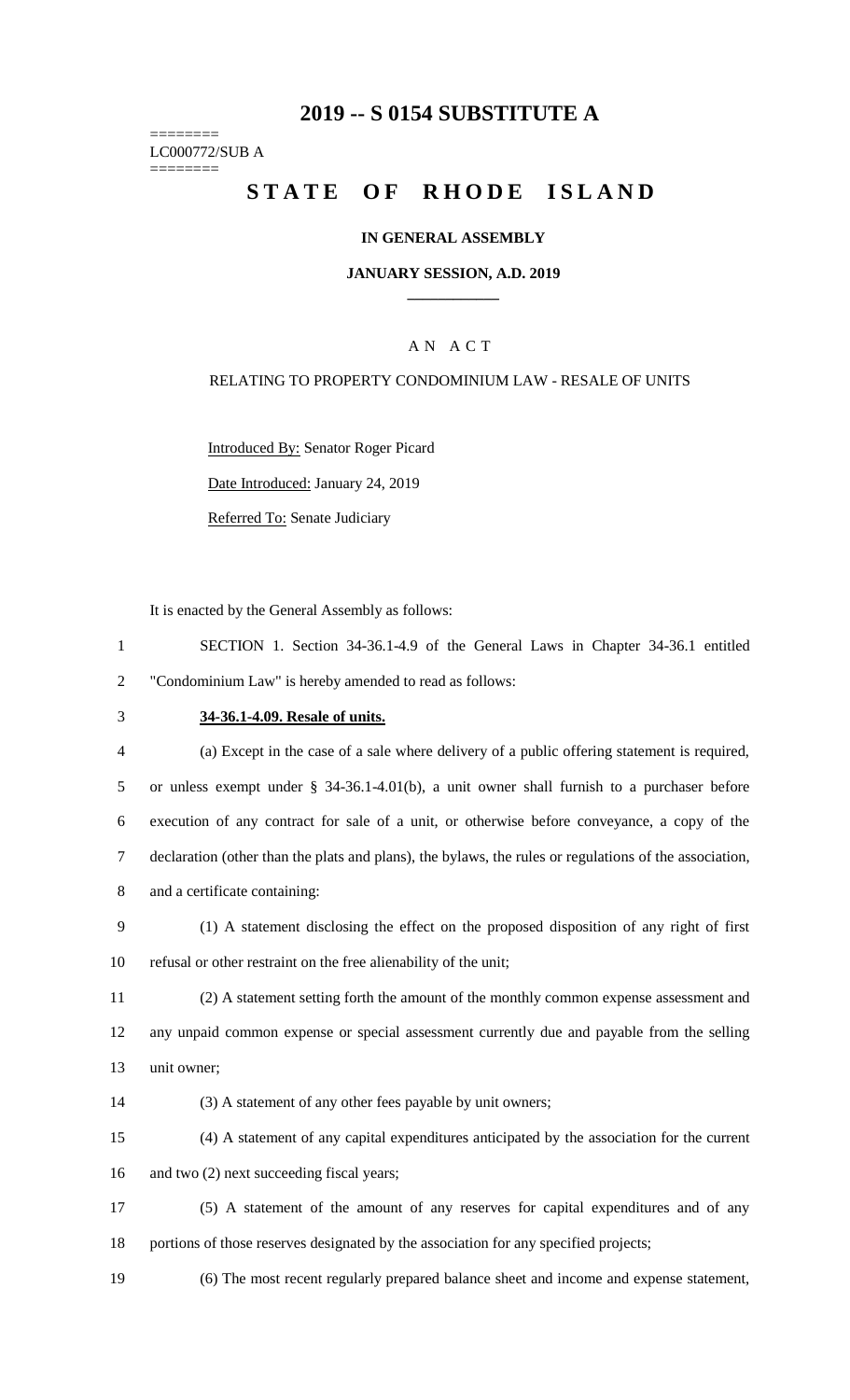if any, of the association;

 (7) The current operating budget of the association; (8) A statement of any unsatisfied judgments against the association and the status of any pending suits in which the association is a defendant; (9) A statement describing any insurance coverage provided for the benefit of unit owners; (10) A statement as to whether the executive board has knowledge that any alterations or improvements to the unit or to the limited common elements assigned thereto violate any provision of the declaration; (11) A statement as to whether the executive board has knowledge of any violations of the health or building codes with respect to the unit, the limited common elements assigned thereto, or any other portion of the condominium; and (12) A statement of the remaining term of any leasehold estate affecting the condominium and the provisions governing any extension or renewal thereof.

15 (b) $(i)$  The association, within ten (10) days after a request by a unit owner, shall furnish a certificate containing the information necessary to enable the unit owner to comply with this section.

18 (ii) In addition to those remedies as set forth in § 34-36.1-4.17, any association that fails 19 to provide a certificate to the unit owner within ten (10) days of a written request by the unit 20 owner is subject to a civil penalty of not less than one hundred dollars (\$100) nor more than five hundred dollars (\$500) per occurrence.

22 (iii) A unit owner providing a certificate pursuant to subsection (a) is not liable to the purchaser for any erroneous information provided by the association and included in the certificate.

 (c) A purchaser is not liable for any unpaid assessment or fee greater than the amount set forth in the certificate prepared by the association. A unit owner is not liable to a purchaser for the failure or delay of the association to provide the certificate in a timely manner, but the purchaser contract is voidable by the purchaser until the certificate has been provided and for five (5) days thereafter or until conveyance, whichever first occurs.

SECTION 2. This act shall take effect upon passage.

#### ======== LC000772/SUB A ========